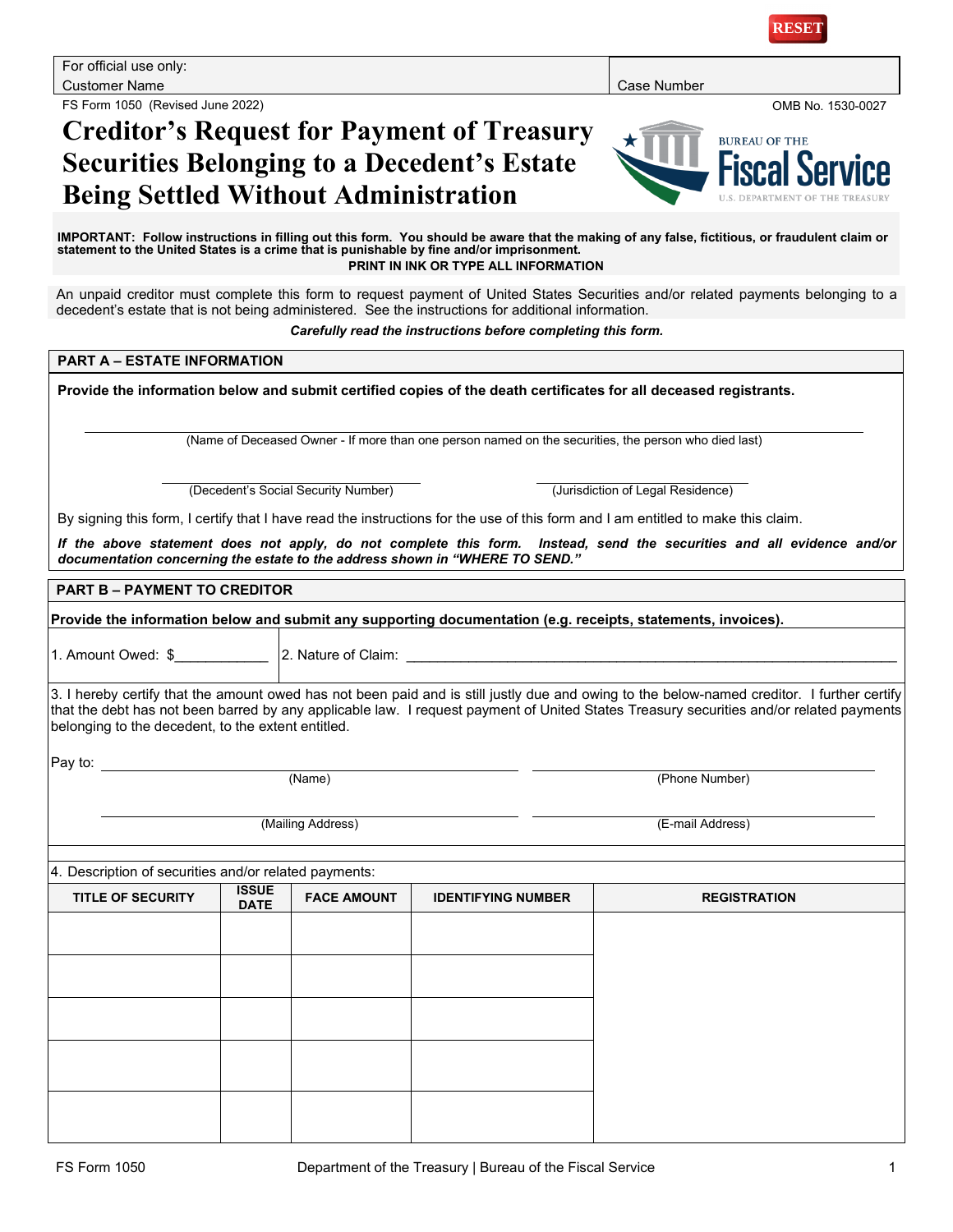### **PART C - SIGNATURE AND CERTIFICATION**

I certify under penalty of perjury that the information provided herein is true and correct to the best of my knowledge and belief. The United States is not liable to any person for the improper payment of securities. I bind myself, my heirs, legatees, successors and assigns, jointly and severally, to hold the United States harmless on account of the transaction requested, to indemnify unconditionally and promptly repay the United States in the event of any loss which results from this request, including interest, administrative costs, and penalties. I consent to the release of any information regarding this transaction, including information contained in this application, to any party having an ownership or entitlement interest in the securities or payments.

| You must wait until you are in the presence of a certifying officer to sign this form.      |                                                                                                                     |  |  |  |
|---------------------------------------------------------------------------------------------|---------------------------------------------------------------------------------------------------------------------|--|--|--|
| $(SEAL)^*$                                                                                  |                                                                                                                     |  |  |  |
|                                                                                             |                                                                                                                     |  |  |  |
|                                                                                             | (Signature of individual creditor or name of organizational creditor)                                               |  |  |  |
|                                                                                             |                                                                                                                     |  |  |  |
| $^\star$ There is no seal $\Box$                                                            | By<br>(Signature and title of officer of organizational creditor)                                                   |  |  |  |
|                                                                                             |                                                                                                                     |  |  |  |
|                                                                                             | Instructions to Certifying Officer: 1. Name of the person(s) who appeared and date of appearance MUST be completed. |  |  |  |
| 2. Medallion stamps require an original signature. 3. Person(s) must sign in your presence. |                                                                                                                     |  |  |  |
|                                                                                             |                                                                                                                     |  |  |  |
| I certify that                                                                              | , whose identity(ies) is/are known or                                                                               |  |  |  |
|                                                                                             | (Name[s] of Person[s] Who Appeared)                                                                                 |  |  |  |
|                                                                                             |                                                                                                                     |  |  |  |
| proven to me, personally appeared before me this                                            | day of<br>(Month/Year)                                                                                              |  |  |  |
|                                                                                             |                                                                                                                     |  |  |  |
| , and signed this form.<br>at                                                               |                                                                                                                     |  |  |  |
| (City, State)                                                                               |                                                                                                                     |  |  |  |
|                                                                                             | (Signature and Title of Certifying Officer)                                                                         |  |  |  |
|                                                                                             |                                                                                                                     |  |  |  |
|                                                                                             |                                                                                                                     |  |  |  |
| (OFFICIAL STAMP OR SEAL)                                                                    | (Name of Financial Institution)                                                                                     |  |  |  |
|                                                                                             |                                                                                                                     |  |  |  |
|                                                                                             |                                                                                                                     |  |  |  |
| <b>ACCEPTABLE CERTIFICATIONS:</b>                                                           | (Address)                                                                                                           |  |  |  |
| Financial Institution's Official Seal or Stamp                                              |                                                                                                                     |  |  |  |
| (such as Corporate Seal, Signature Guaranteed                                               | (City/State/ZIP Code)                                                                                               |  |  |  |
| Stamp, or Medallion Stamp).                                                                 |                                                                                                                     |  |  |  |
|                                                                                             |                                                                                                                     |  |  |  |
| (Notary certification is NOT acceptable.)                                                   | (Telephone)                                                                                                         |  |  |  |

### **PRIVACY ACT AND PAPERWORK REDUCTION ACT NOTICE**

The collection of the information you are requested to provide on this form is authorized by 31 U.S.C. CH. 31 relating to the public debt of the United States. The furnishing of a Social Security Number, if requested, is also required by Section 6109 of the Internal Revenue Code (26 U.S.C. 6109).

The purpose of requesting the information is to enable the Bureau of the Fiscal Service and its agents to issue securities, process transactions, make payments, identify owners and their accounts, and provide reports to the Internal Revenue Service. Furnishing the information is voluntary; however, without the information, the Fiscal Service may be unable to process transactions.

Information concerning securities holdings and transactions is considered confidential under Treasury regulations (31 CFR, Part 323) and the Privacy Act. This information may be disclosed to a law enforcement agency for investigation purposes; courts and counsel for litigation purposes; others entitled to distribution or payment; agents and contractors to administer the public debt; agencies or entities for debt collection or to obtain current addresses for payment; agencies through approved computer matches; Congressional offices in response to an inquiry by the individual to whom the record pertains; as otherwise authorized by law or regulation.

We estimate it will take you about 06 minutes to complete this form. However, you are not required to provide information requested unless a valid OMB control number is displayed on the form. Any comments or suggestions regarding this form should be sent to the Bureau of the Fiscal Service, Forms Management Officer, Parkersburg, WV 26106-1328. DO NOT SEND completed form to this address; send to the address shown in "Where To Send" in the Instructions.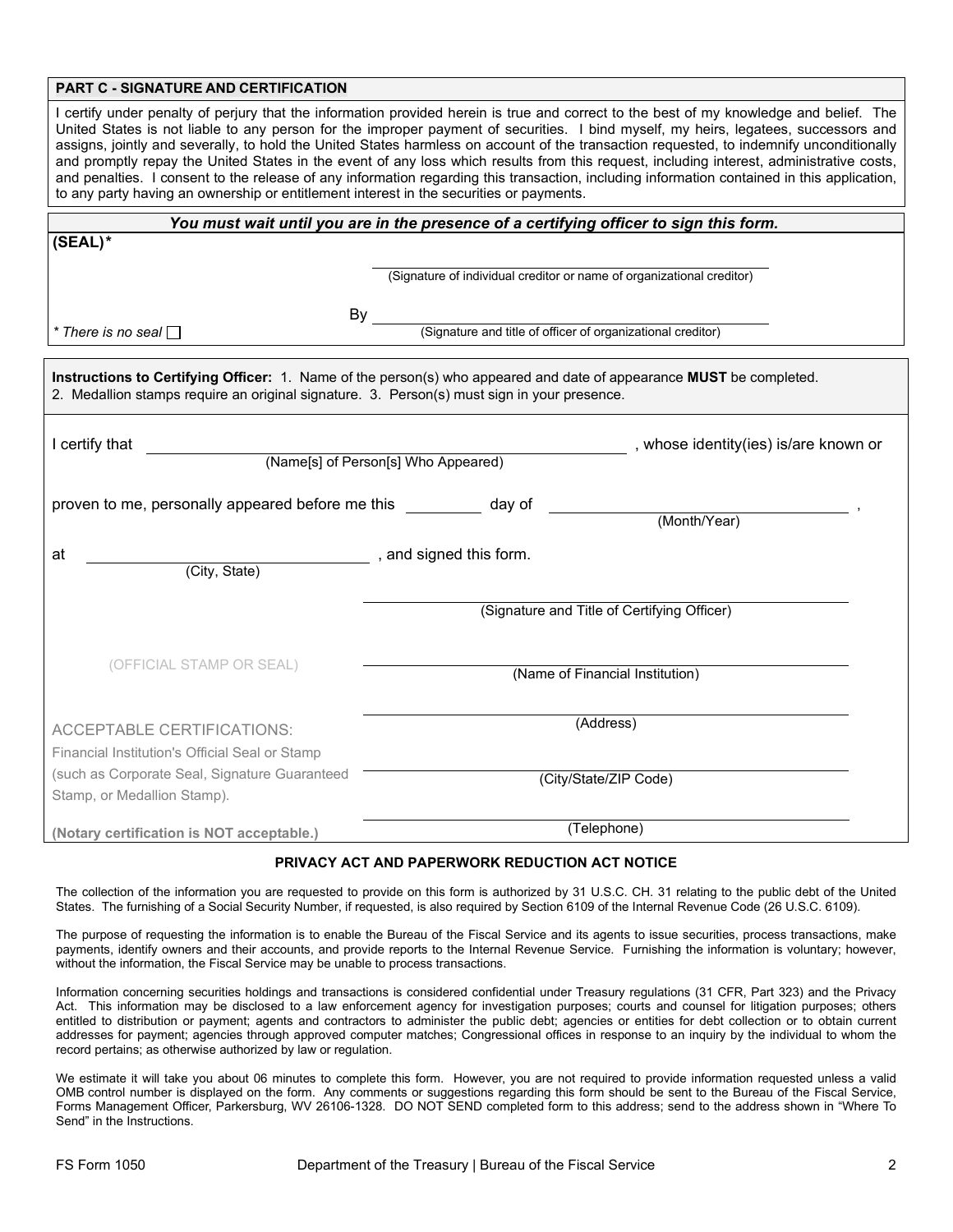# **INSTRUCTIONS**

**USE OF FORM –** An unpaid creditor must complete this form to request payment of United States Securities and/or related payments belonging to a decedent's estate unless:

- A legal representative has been or will be appointed through the court.
- The estate will be settled in accordance with the law of the decedent's domicile (such as Summary Administration, Small Estates Act, Texas Muniment of Title, Louisiana Judgment of Possession, etc.).
- The debt has been barred by any applicable law.
- The total of all securities and/or related payments owned by the decedent as of the date of death exceeds \$100,000 redemption and/or par value.
- There is an individual entitled to the estate according to the law of the decedent's domicile.

If any of these circumstances apply, do not complete this form. Instead, send the securities and all evidence and/or documentation concerning the estate to the address shown in "WHERE TO SEND" on the last page of these instructions. Upon review of the submission, we will provide additional instructions, if necessary.

If you need more space for any item, use a plain sheet of paper or make photocopies of the relevant section, and attach to the form.

### **PART A – ESTATE INFORMATION**

Provide the requested information regarding the decedent. If more than one deceased person is named on the securities, provide the information for the person who died last. *Submit certified copies of the death certificates for all deceased registrants.*

Insert the following information:

- Decedent's name
- Decedent's Social Security Number
- Jurisdiction (state, district, or territory) of decedent's last legal residence

Note: The decedent's Social Security Number will be used to report the interest earned to the Internal Revenue Service for Federal income tax purposes.

### **PART B – PAYMENT TO CREDITOR**

**Provide the information below and submit any supporting documentation (e.g. receipts, statements, invoices). Payment will be limited to the amount of the debt as shown in the documentation submitted and will not exceed the value of the securities. (Reissue is not permitted.)**

- **1.** Provide the amount owed.
- **2.** Provide the nature of the claim (how the debt was incurred).
- **3.** Provide the creditor's name, phone number, mailing address, and, if he or she has one, e-mail address.
- **4.** Describe the securities and/or checks:
	- TITLE OF SECURITY Identify each security by series, interest rate, type, CUSIP, and call and maturity date, as appropriate. If describing a check, insert the word "check."
	- ISSUE DATE Provide the issue date of each security or check.
	- FACE AMOUNT Provide the face amount (par or denomination) of each security or check.
	- IDENTIFYING NUMBER (if applicable) Provide the serial number of each security, the confirmation number, or the check number.
	- REGISTRATION Provide the registration of each security, check, or account; also provide the account number, if any.